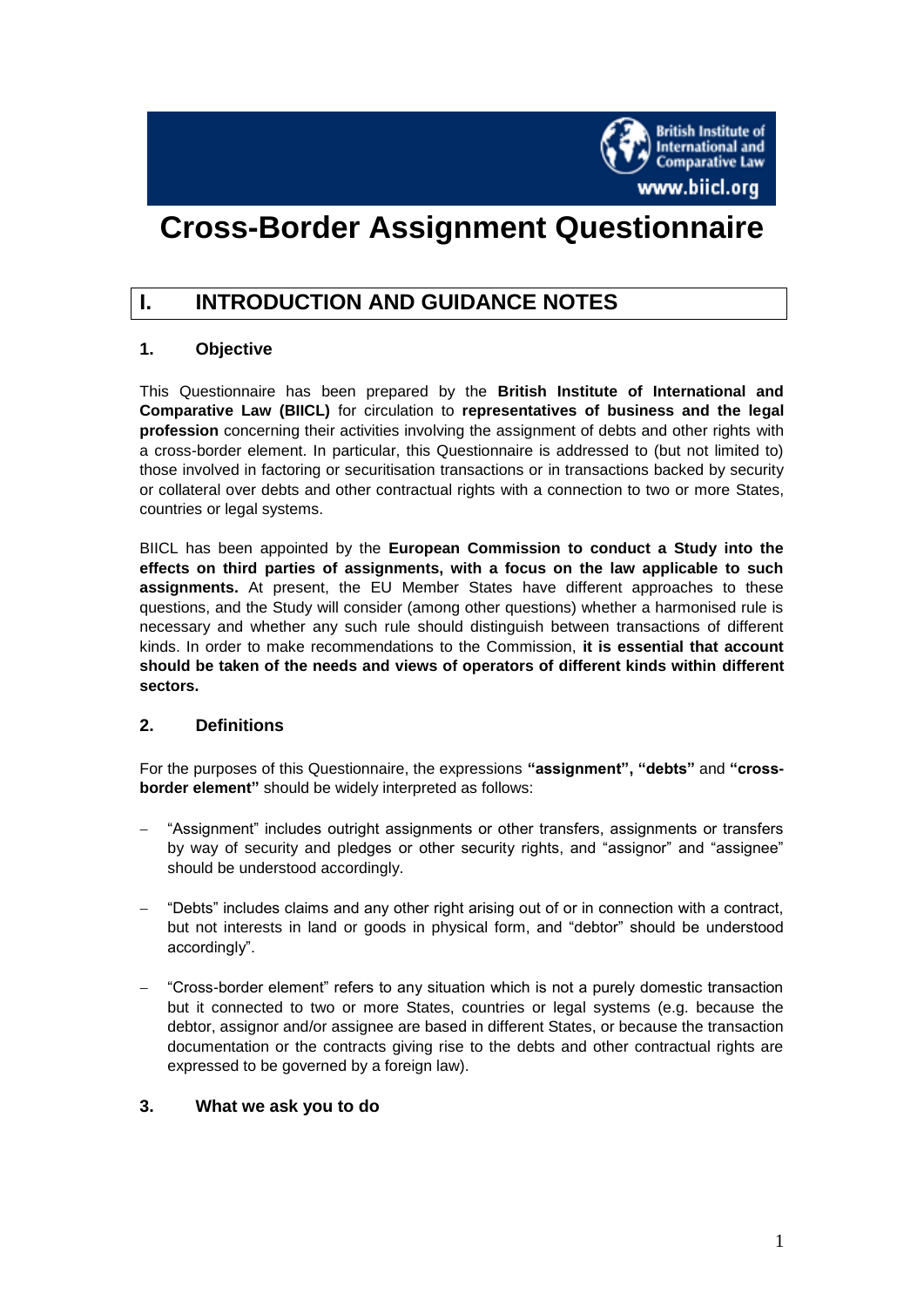- You are encouraged to **answer as many questions as possible**, but this is not compulsory and part-completed Questionnaires will be accepted. Please provide as much information as you can in response, even if it is not possible fully to answer the question.
- Please also **forward this Questionnaire** to colleagues in other organisations whom they believe will be interested in this Study.
- All responses will be treated by BIICL as **confidential** and will not be separately published, but the information provided will be collated for the purposes of the Study reports.

#### **Please either**

**- email the questionnaire to [e.lein@biicl.org](mailto:e.lein@biicl.org) or** 

- **send it by fax to BIICL, 0044 20 78625152 or**
	- **- send it by mail to Dr. Eva Lein, British Institute of International and Comparative Law, Charles Clore House, 17, Russell Square, London WC1B5JP.**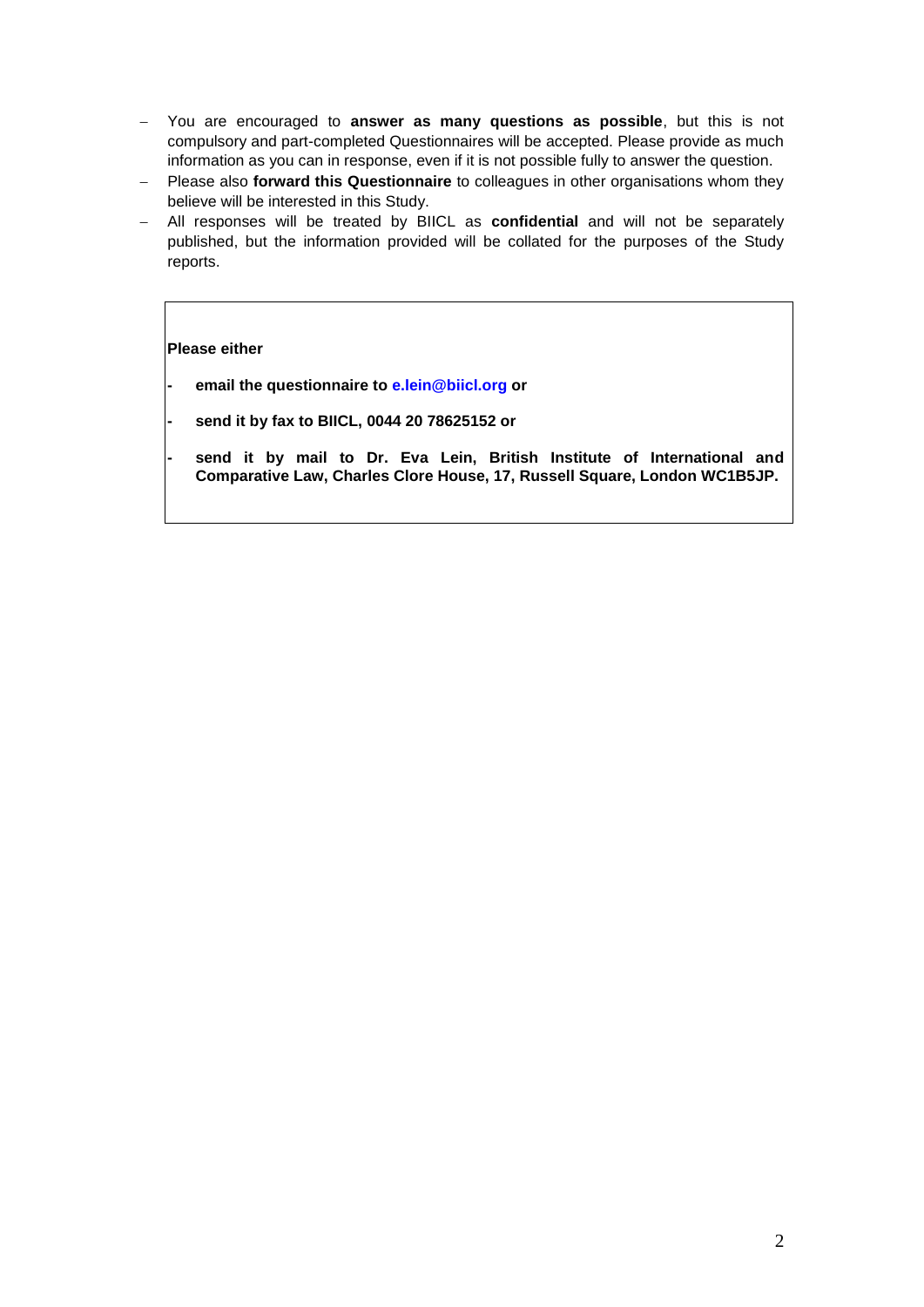# **II. QUESTIONNAIRE**

# **Part 1: YOUR BUSINESS**

#### **1. Business Details**

1.1. Individual Respondent's Name **(not compulsory)**:

1.2. Company/Group of Companies/Firm Name **(not compulsory)**:

City of London Law Society Financial Law Committee

1.3. Member State of incorporation (and principal place of business if different):

United Kingdom

1.4. Nature of Business involving assignments (please tick):

- $\boxtimes$  Factoring
- $\boxtimes$  Securitisation
- $\boxtimes$  Other secured transactions (please specify)
- $\boxtimes$  Legal profession (please specify nature of transactions handled)
- $\Box$  Other (please specify)

1.5. If responding on behalf of a Group of Companies, please state the number of Companies within the Group undertaking transactions involving assignments:

## **2. Financial Information**

If responding on behalf of a Company or Group of Companies, please give the following information with respect to the business areas undertaking transactions involving assignments for 2010 or the financial year ending in 2010 (please specify):

- Turnover (value):
- Approximate number of transactions involving assignments:
- Approximate percentage of transactions involving a cross-border element:
- Approximate average value (or range of values) of debts and other contractual rights assigned per transaction:
- Highest value transaction with a cross-border element:
- Lowest value transaction with a cross-border element:
- Is the average value of transactions with a cross-border element [lower than] [higher than] [about the same as] the average value of transactions without a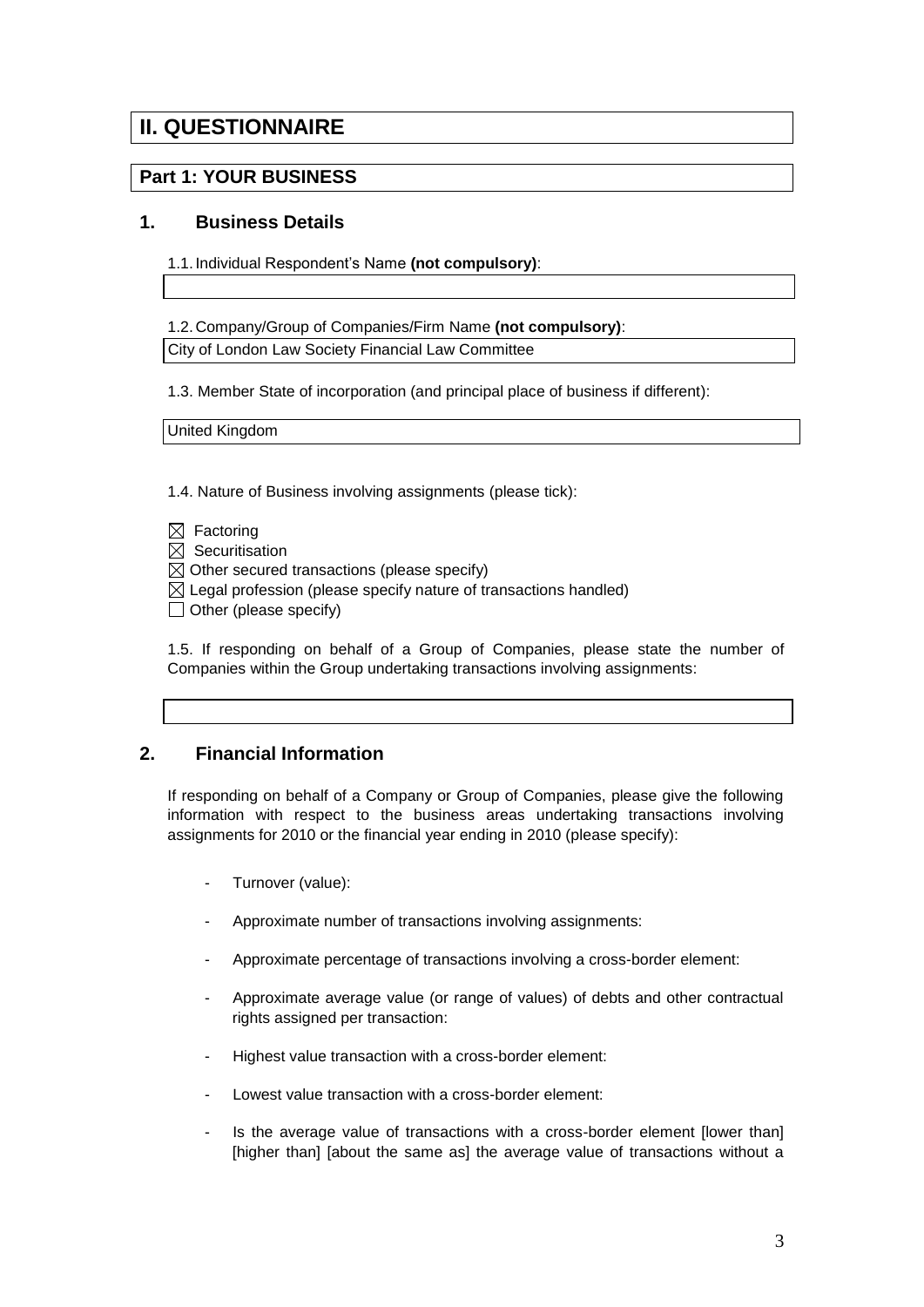#### cross-border element

It would not be appropriate for our members to exchange information on this subject and we have invited individual firms to support this submission and to provide the requested financial information direct to BIICL.

## **3. Legal Costs per Transaction**

3.1. What would you (or your clients) budget for legal costs for a typical transaction with a cross-border element?

3.2. How much of the legal costs budget would be allocated to "legal due diligence" issues (e.g. investigation of the underlying debts and the law(s) applicable to their assignability, to perfection of the assignment, effectiveness against third parties and enforceability of the debt against the debtor)?

3.3. Approximately what percentage of the total transaction costs (legal and other) would be allocated to "legal due diligence" issues?

It would not be appropriate for our members to exchange information on this subject and we have invited individual firms to support this submission and to provide the requested financial information direct to BIICL.

#### **4. Other**

Is there any other information regarding your business which you consider relevant for the purposes of this Questionnaire?

A wide range of financial and business transactions involve assignments and cost will vary greatly for this element of the transaction depending on what is involved. We would note that in view of the broad definition of "debts" as appearing in section 2 on page 1 of this questionnaire, our responses do not consider claims or rights constituted as: either "bookentry securities collateral" for the purposes of the Financial Collateral Arrangements (No.2) Regulations 2003, or as rights in securities held as collateral security for the purposes of the Financial Markets and Insolvency (Settlement Finality) Regulations 1999.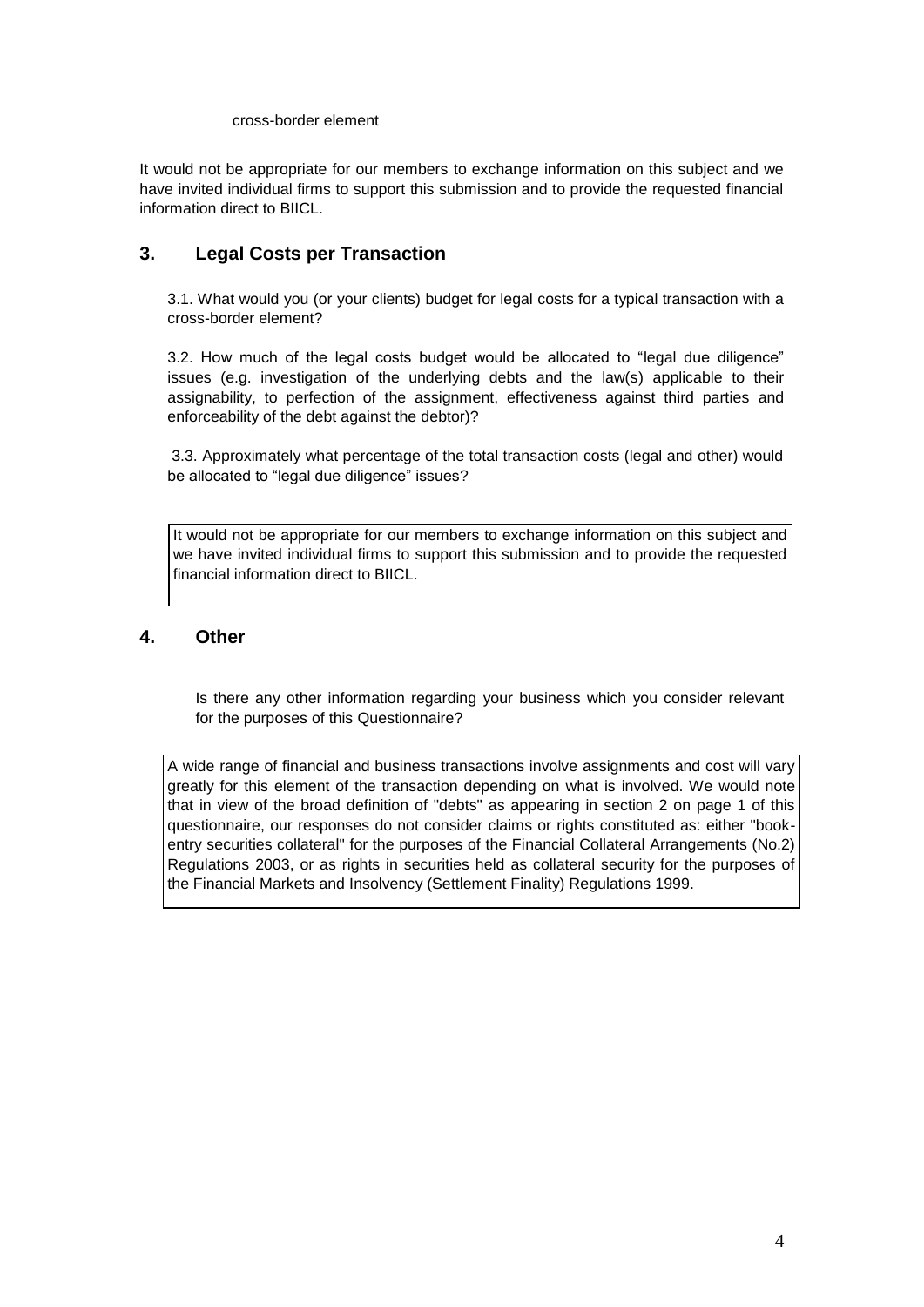# **PART 2: LEGAL ISSUES**

## **5. Legal Due Diligence**

In a typical transaction with a cross-border element, what level of legal due diligence do you undertake with respect to the underlying debts? *[Please tick more than one box if applicable]*

5.1. Analysis of each underlying debt individually ves  $\boxtimes$  no  $\square$ *If yes, please specify which elements you verify (e.g. assignability, legal enforceability against debtor, effectiveness of assignment against third parties under law applicable to debt)*

The level of due diligence varies from deal to deal. For example, on a cash CLO (effectively a securitisation of loans) or a securitisation of a small pool of debts the analysis is typically of each underlying debt. Typical matters to diligence include location of the debtor, governing law of the debt agreement, transferability, perfection requirements, (for secured claims) transferability of any related security, tax, confidentiality and the debtor's rights of set-off.

5.2. Analysis of a selection of underlying debts yes  $\boxtimes$  no  $\Box$ 

*If yes, please specify the basis upon which you choose the debts to be analysed and specify which elements you verify (e.g. assignability, legal enforceability against debtor, effectiveness of assignment against third parties under law applicable to debt)*

Where an analysis is performed of only a selection of the underlying debts (for example, on a securitisation of a large, granular pool of debts), the debts to be analysed would typically be selected randomly. Typical matters to diligence include location of the debtor, governing law of the debt agreement, transferability, perfection requirements, (for secured claims) transferability of any related security, tax, confidentiality and the debtor's rights of set-off. In some cases warranties might be taken as to the law or residence of debtors and the assignor obliged to substitute debts that do not conform to the required profile. This reduces risk and due diligence cost.

5.3. Analysis of enforceability of assignment against assignor  $\Box$  yes  $\boxtimes$  no  $\Box$ 

*If yes, please specify which types of enquiries you undertake*

We would ask counsel in the jurisdiction of the governing law of the assignment agreement to confirm that the assignment is enforceable against the assignor.

5.4. Analysis of enforceability of assignment against third parties yes  $\Box$  no  $\boxtimes$ *If yes, please specify which categories of third parties are of concern to you and which types of enquiries you undertake*

We have answered "no" because we would ask counsel in the jurisdiction of the governing law of the assigned contract to confirm what steps need to be taken to perfect a full legal assignment of the debt.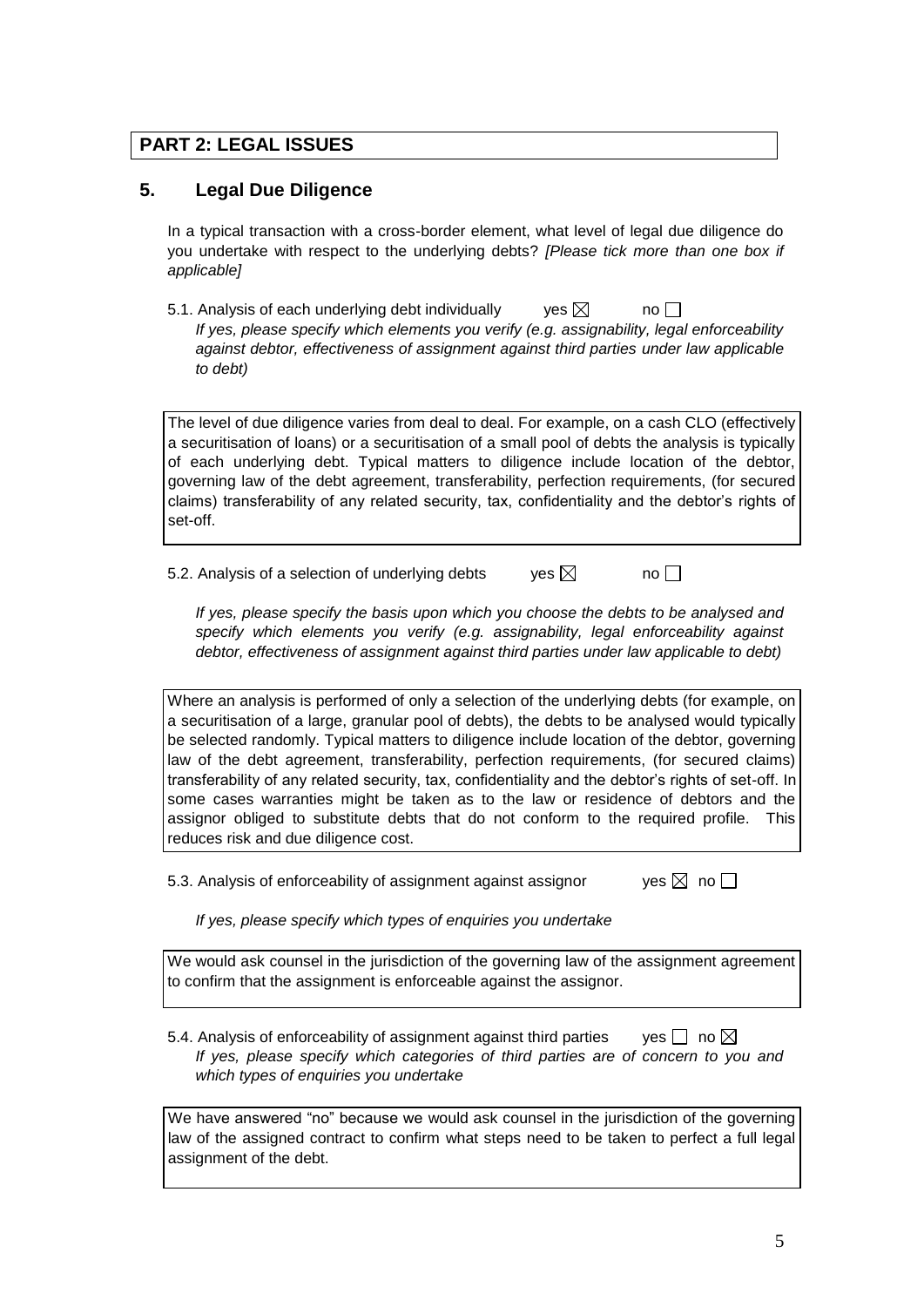5.5. If you do not undertake legal due diligence with respect to the underlying debts, but accept the legal risks relating (for example) to assignability and legal enforceability against the debtor, please explain the reasons for this (e.g. costs, impossibility of undertaking individual verification)

N/A

#### **6. Effectiveness of Assignments against Third Parties**

Have you, in the past 5 years, encountered problems in practice in securing the effectiveness of assignments against persons other than the assignee and the debtor in transactions with a cross-border element (e.g. a second assignee, a judgment creditor of the assignee)? ves  $\Box$  no  $\boxtimes$ 

If "Yes":

-

How frequently do difficulties of these kinds arise in practice?

N/A

Which category or categories of third parties most commonly give rise to difficulties?

N/A

Please give short particulars of as many situations as possible in which these problems have arisen (including whether you were able to overcome the problems and, if so, how)

| N/A |  |  |  |
|-----|--|--|--|
|     |  |  |  |

## **7. Issues Concerning which Country's Law Applies to Your Transactions**

7.1. Is it important for your business to be able to determine which country's law will be applied by EU courts to determine any dispute regarding the effectiveness of assignments against persons other than the assignee and the debtor in transactions with a cross-border element? yes  $\boxtimes$  no  $\Box$  Please give short reasons for your answer

On cross-border transactions, the involvement of multiple jurisdictions means multiple legal analyses and the potential for conflict. Therefore, legal certainty across jurisdictions is inherently a good thing (subject to the proviso that it produce a commercially sensible outcome).

7.2. Have you ever encountered problems in practice in identifying which country's law would be applied by an EU court to determine any dispute regarding the effectiveness of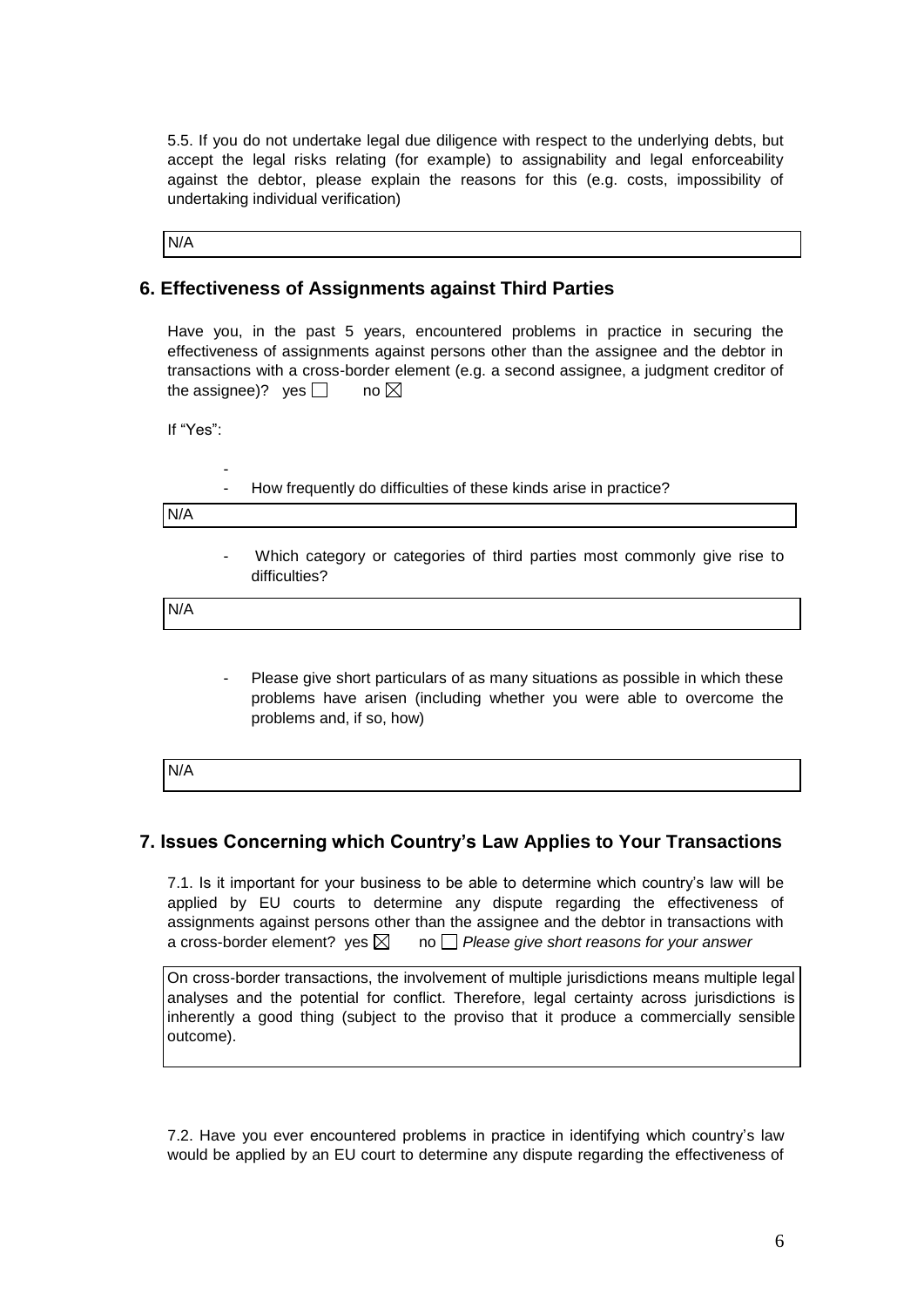assignments against persons other than the assignee and the debtor in transactions with a cross-border element? yes  $\Box$  no  $\boxtimes$ 

If "Yes":

- How frequently do difficulties of these kinds arise in practice?

N/A

Which category or categories of third parties most commonly give rise to difficulties?

N/A

- Please give short particulars of as many situations as possible in which these problems have arisen (including whether you were able to overcome the problems and, if so, how)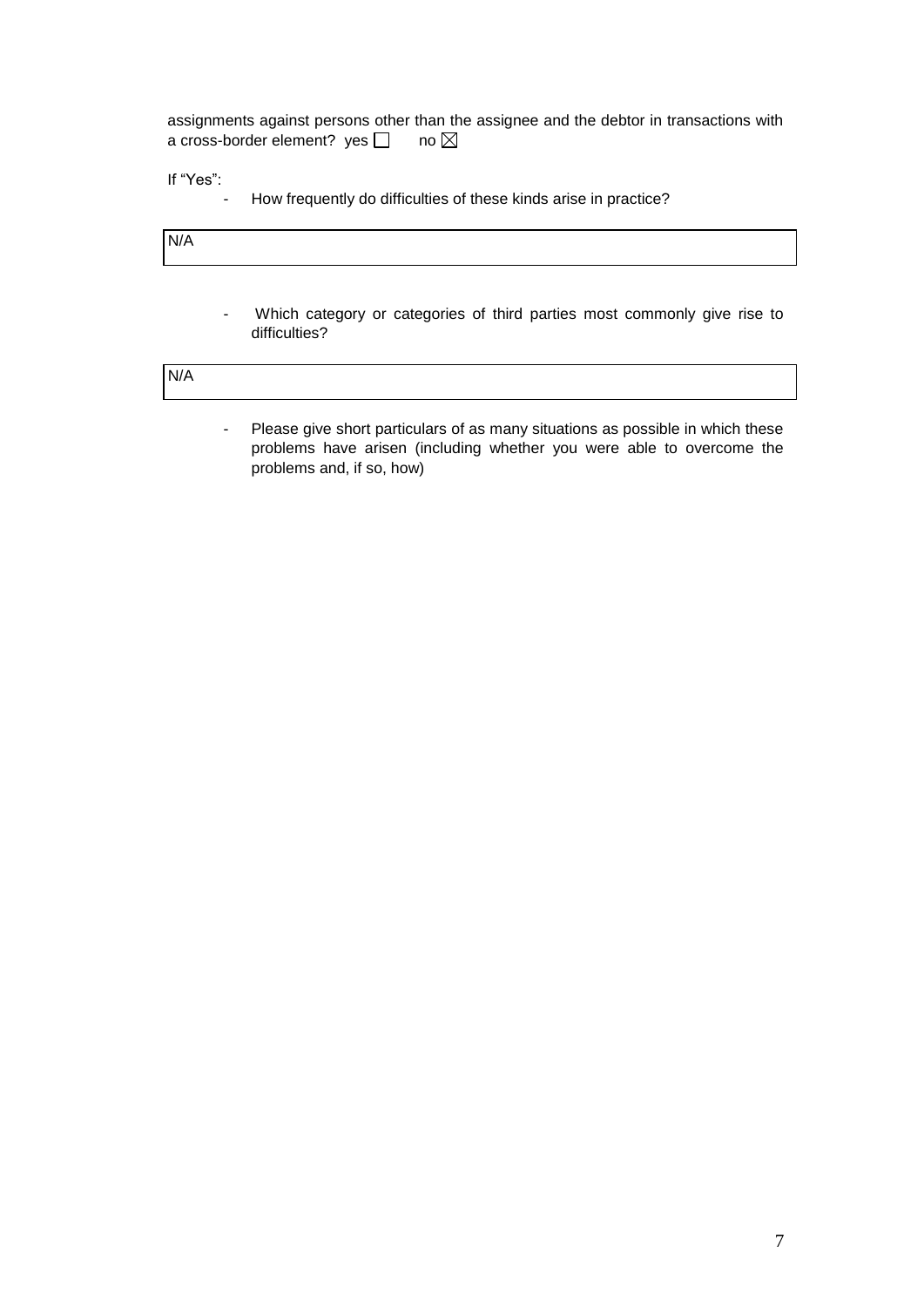We are concerned, even though problems are rare, that in an EU insolvency, a different result could arise from that in the instance where no party is insolvent. This is because the Insolvency Regulation (EC) No 1346/2000 contains in Article 5 particular rules over rights *in rem* (including rights arising under assignments by way of mortgage, charge or lien) that apply to claims which are situated in another Member State from that of the insolvency process. These could mandate different results from those arising under Article 14, (an example would be where an English assignor company had made an assignment by way of charge followed by an absolute assignment of the same debt, both governed by English law, and the debt was owed to the assignor under a contract governed by English law entered into by the English branch of a Swedish company and this was followed by the insolvency of the English assignor at a time when no notice of the absolute assignment had been given to the third party debtor, but the assignment by way of charge had been duly registered in England against the assignor and was valid in England against the assignor in liquidation and its creditors).

Under Article 14(2) the position as between the debtor and the respective assignees in this example is governed by the law of England in all respects. English law governs all the relevant contractual relations and the UK registration rules are probably overriding mandatory rules (not proprietary laws separate from contract law), but have been complied with. The same would apply if there were no choice of law in the original contract that created the debt as the habitual residence of the original debtor must be England (having regard to Article 19 of the Rome 1 Regulation which places the habitual residence of the Swedish party for the purpose of this contract in the jurisdiction of its contracting branch).

However, if the same issue arises under the Insolvency Regulation, it appears where a claim is situate in another Member State and Article 5 mandates the application of the law of that other Member State, then the contractually chosen law will apparently be displaced, particularly if there are different mandatory rules in that other Member State or it regards proprietorial matters relating to the relationship between the original debtor and the assignee as separate from the contractual aspects of the original contract under which the debt was created and the contractual proprietorial aspects of the assignment which are governed by the applicable law of the assignment (Article 14(1) as amplified by recital 38).

This is a real issue because, according to the rules in Article  $2(q)$  and  $(3)(1)$  of the Insolvency Regulation the situs of the debt in our example would almost certainly be Sweden, not England. These Articles mandate the centre of main interests of the third party required to meet the claim (i.e. the original debtor, in our example a Swedish company) to be used to identify situs and raise a rebuttable presumption that this will be the place of the registered office of the corporate. The presumption is only rebutted if there is somewhere else which corresponds to the place where the debtor conducts the administration of his interests (Recital 13). There are no provisions regarding establishments or branches in another Member State in the Insolvency Regulation which apply to the identification of the situs of a claim owed by a third party (although there are provisions dealing with this issue for the insolvent company). A further complication is that Article 19(3) of the Rome 1 Regulation states that habitual residence should be determined at the date of entry into the contract, while the Insolvency Regulation looks to the date of the commencement of the insolvency process. This problem arises solely with third party debtor companies with an EU centre of main interests. In the case of third country companies, it seems that the Rome 1 rules will apply even in an insolvency, subject only to mandatory rules in the place of the insolvency.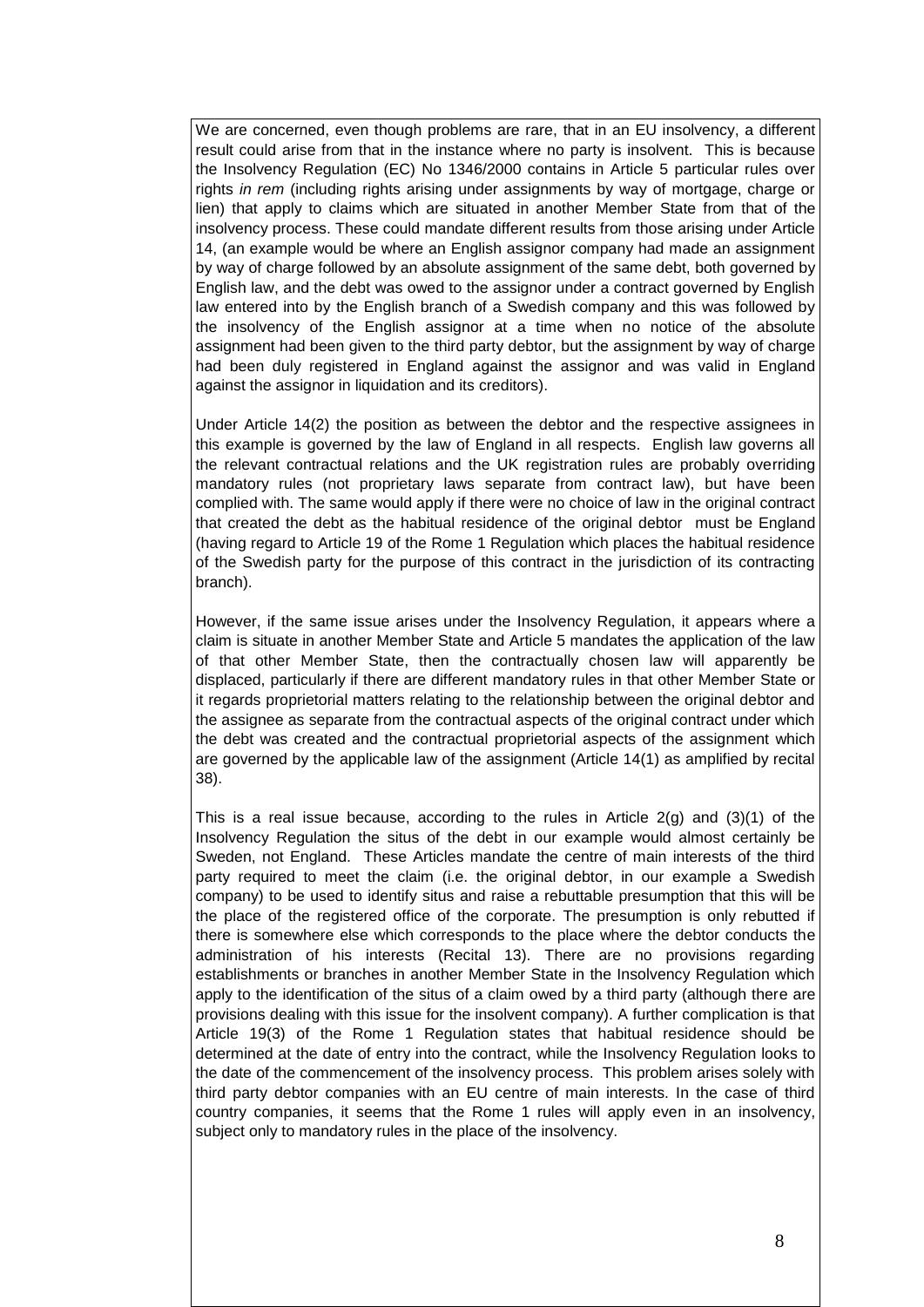We recommend that the Insolvency Regulation, Article  $2(q)$  be amended to align it with the rules in the Rome I Regulation, so that the situs of a claim against a third party debtor created by contract is that of the applicable law of the contract under which the claim arises, or if there is no contract (e.g. a statutory claim), the place of habitual residence of the third party that must meet the claim determined in accordance with Article 19 Rome 1 Regulation. This would enable consistent conflicts rules as between assignees and the original debtor, whether prior to or in insolvency.

7.3. Are you aware of the rules contained in Article 14 of Regulation (EC) No. 593/2008 on the law applicable to contractual obligations (Rome I), or of the rules contained in its predecessor Article 12 of the 1980 Rome Convention, specifying the law applicable to assignments? yes  $\boxtimes$  no  $\square$ 

If "Yes":

-

- Do you (or your legal advisers) apply those rules to your transactions with a cross-border element? ves  $\boxtimes$  no  $\Box$
- Do you (or your legal advisers) find those rules are useful in practice?

 $y$ es  $\boxtimes$  no  $\Box$  Please give short reasons for your answer

They provide sufficient legal certainty for the market and produce a commercially sensible result. We note in particular that Recital 38 provides for the proprietorial aspects of an assignment as between assignor and assignee to also be decided according to the applicable law of the assignment.

In particular, do you (or your legal advisers) apply those rules in determining questions regarding the effectiveness of assignments against persons other than the assignee and the debtor in transactions with a cross-border element? yes  $\boxtimes$  no  $\Box$  Please explain what effect you consider Art. *14 (or Art. 12) to have to these situations*

To the extent that we are asked to address the question of the effectiveness of assignments against such parties, we would apply the existing rules. However, this question seldom, if ever, arises, if it does arise at all

7.4. Do you have any other comments regarding legal issues affecting your business insofar as it involves assignments with a cross-border element?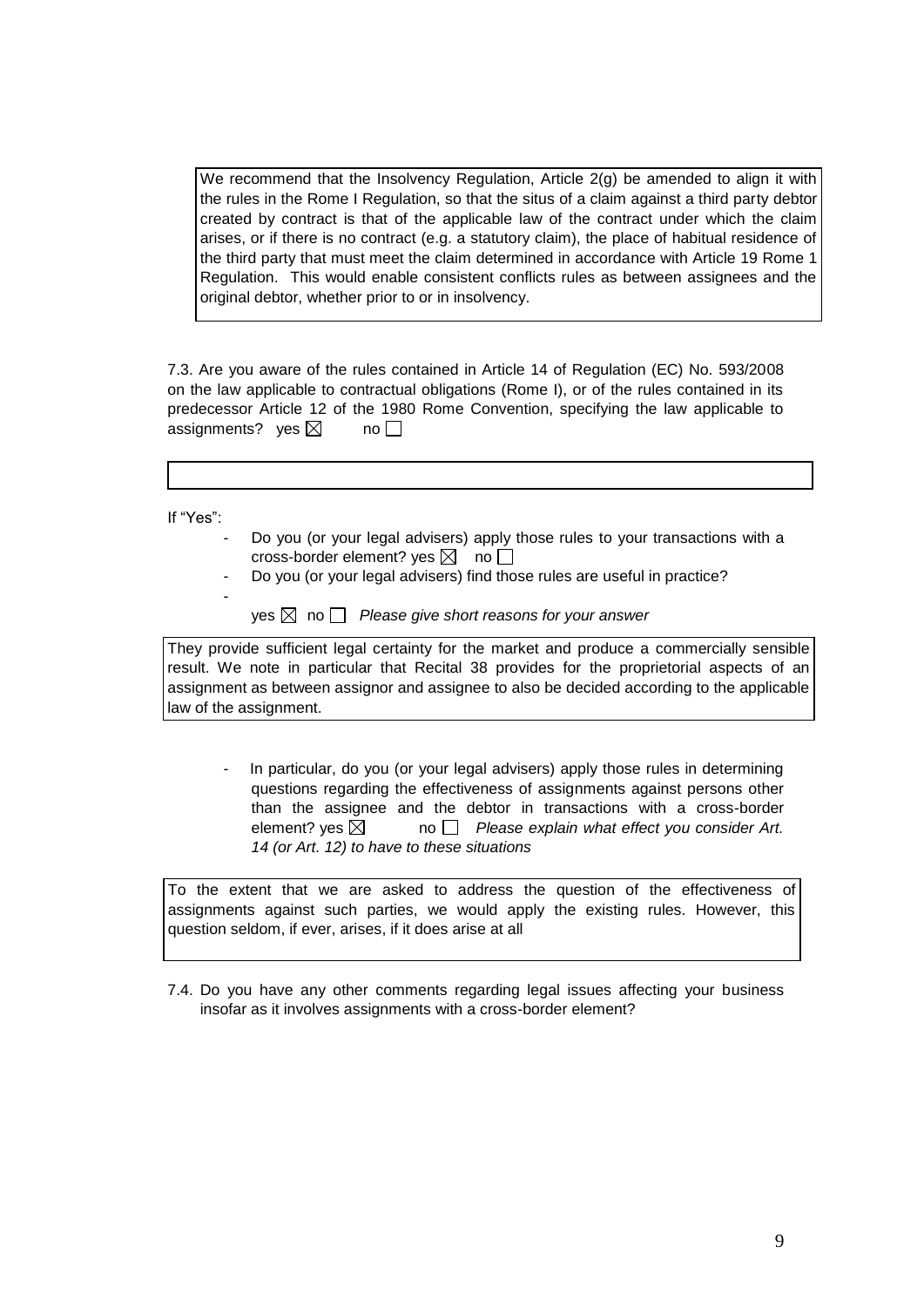The key issues are legal certainty and commercial viability. Any change which complicates matters or introduces an element (however small) of legal uncertainty would be most unwelcome, because it risks introducing additional time, cost and complexity into crossborder transactions.

In the context of cash CLOs, the underlying loans are typically secured. Depending on the type, nature and location of the borrower's assets, and the subject of the security, the security is (necessarily and rightly) often created under different laws. When transferring a loan from an existing lender to a new lender, it is important that the benefit of the security also be transferred to the new lender. However, the cost of verifying/ensuring that this takes place is often prohibitively expensive such that market participants are only narrowly focussing on the enforceability of the transfer of the loan itself (but not including as part of the due diligence whether or not the benefit of the security has actually been effectively transferred to the new lender). This is outside of the scope of this study.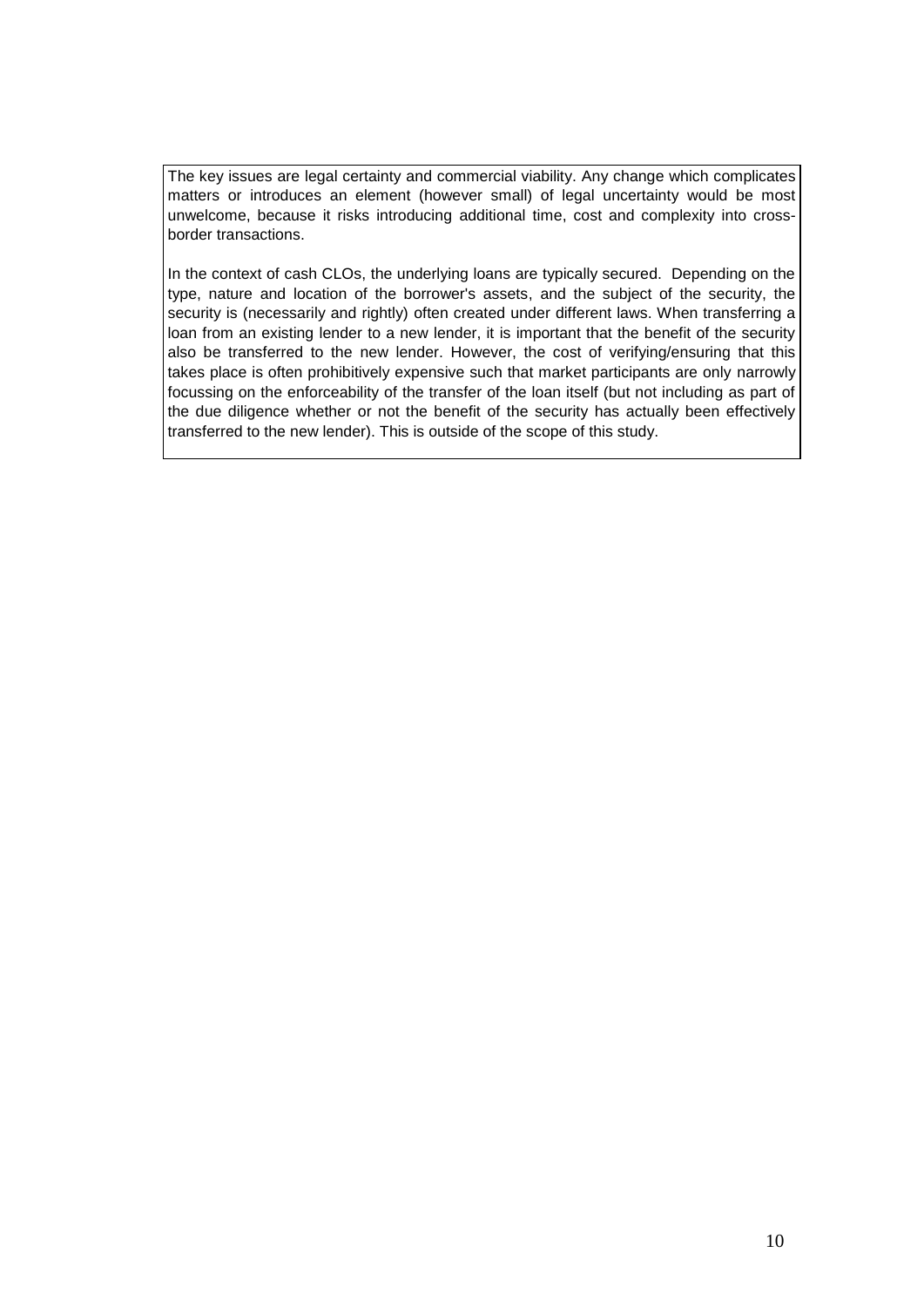# **PART 3: POLICY OPTIONS**

## *8. A single common rule or specific rules per sector?*

8.1. Should the EU legislate for a **single common rule** for all Member States to determine the law applicable to all (or some) questions regarding the effectiveness of assignments against persons other than the assignee and the debtor for all transactions?

#### yes **no** *A* Please give short reasons for your answer

We do not believe that any such rule is required because the status quo is acceptable. However, if a common rule is to be introduced, we would favour a rule which applied the law applicable to the underlying debt assigned, as that is the clearest and most practicable of the options for parties to determine objectively and with certainty. It would also make the law applicable to successive assignments consistent, which would reduce due diligence costs and the risk that a subsequent assignee cannot determine the governing law of an earlier assignment. Finally, it would also be consistent with the provisions of Article 14(2). We recommend that the Insolvency Regulation, Article  $2(q)$  be amended to align it with the rules in the Rome I Regulation, so that the situs of a claim against a third party debtor created by contract is that of the applicable law of the contract under which the claim arises, or if there is no contract (eg a statutory claim), the place of habitual residence of the third party that must meet the claim determined in accordance with Article 19 Rome 1 Regulation. This would enable consistent conflicts rules as between assignees and the original debtor, whether prior to or in insolvency. This would be consistent with Recital 40 first para and Recital 39, to enable parties to know where they stand and avoid an unnecessary shift in applicable law.

If "Yes", what rule would you favour:

- Apply the law applicable to the underlying debt assigned
- Apply the law of the debtor's habitual residence

The law of the debtor's or assignor's habitual residence is not as easy to establish objectively and with certainty as a chosen law, although it will remain relevant where there is no choice of law. There is an inevitable uncertainty in applying the concept of "habitual residence" (in particular for businesses), given that people and businesses move. Even allowing for the fact that the test for "habitual residence" is under Article 19(3) applied at the date of the relevant contract, it would be difficult for subsequent assignees to ascertain that fact from a future point in time. Therefore, it is important that there is a right to rely on a chosen law so that successive assignments can be governed by the same law, so as to reduce due diligence costs and the risk that a subsequent assignee cannot determine the governing law of an earlier assignment.

- Apply the law of the assignor's habitual residence
- Apply the law of the closest connection to the debt
- Apply the law chosen by assignor and assignee
- Other. Please specify

 $\boxtimes$ 

 $\Box$ 

П

П

П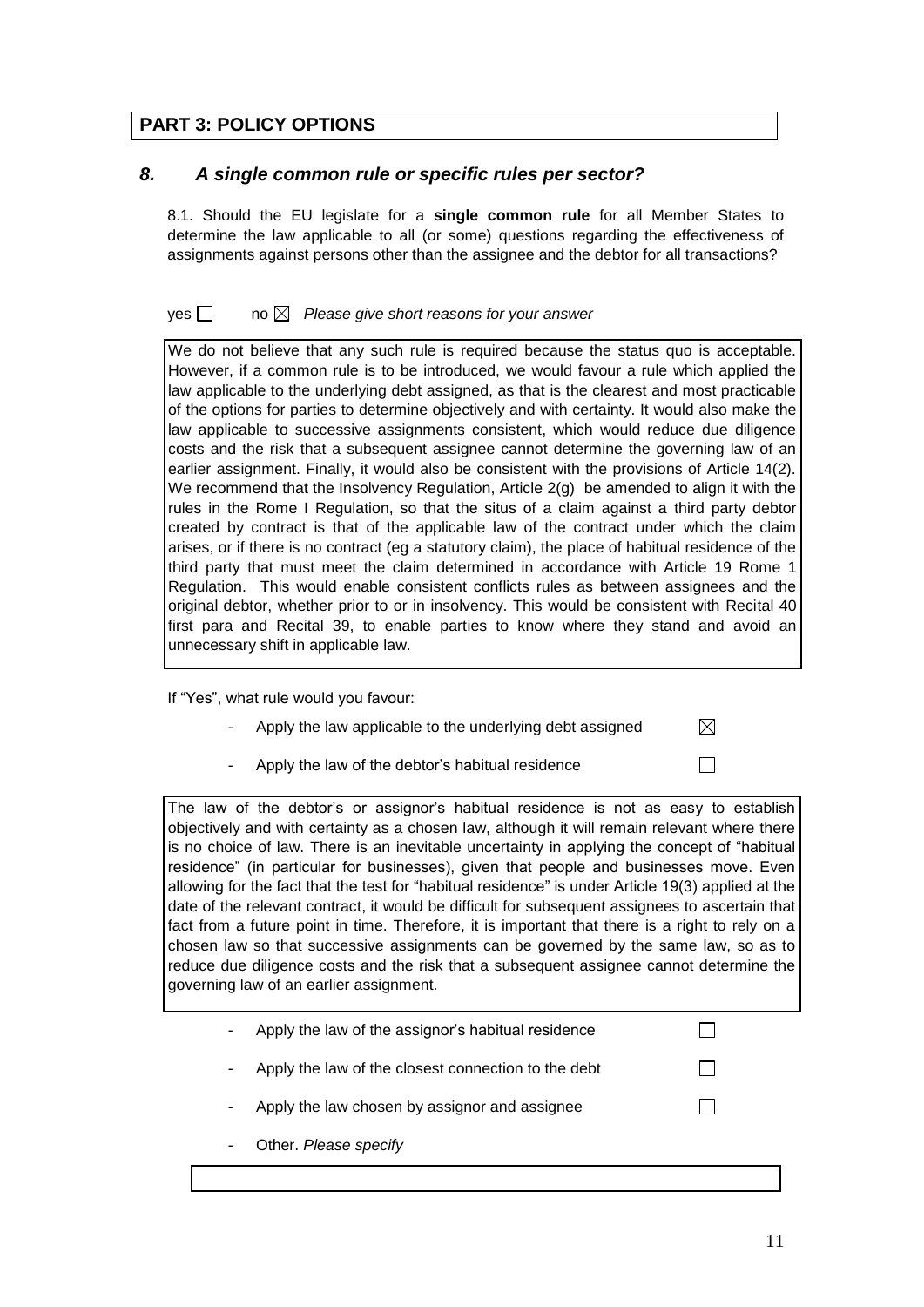Please give short reasons for your answer

8.2. If "No", should the EU legislate for **a specific rule (or rules)** to be applied by all Member States to determine the law applicable to all (or some) questions regarding the effectiveness of assignments against persons other than the assignee and the debtor **for those types of transactions with which your business is concerned**?

A far worse outcome would be the introduction of a rule which only applied to certain types of transaction or business, because this would often make it difficult to determine whether or not a given transaction fell within the new rule. Such a rule would therefore introduce a degree of legal uncertainty, where at present there is relatively little, and that would result in additional time, cost and complexity for cross-border transactions. However, we believe, excluding the right to choose the applicable law, which several of the suggested options would involve, would also create very considerable additional expense and add to confusion in the identification of applicable laws, including risking the application of numerous laws to a single situation. This would be, similarly, much worse than the current situation and should be rejected as an unnecessary limitation on party autonomy.

Yes  $\Box$  no  $\boxtimes$  Please give short reasons for your answer

If "Yes", what rule would you favour for your sector:

| Apply the law applicable to the underlying debt assigned |  |
|----------------------------------------------------------|--|
| Apply the law of the debtor's habitual residence         |  |
| Apply the law of the assignor's habitual residence       |  |
| Apply the law of the closest connection to the debt      |  |
| Apply the law chosen by assignor and assignee            |  |
| Other. Please specify                                    |  |

#### N/A

8.3. If you consider that the rule that you favour should apply to some questions and not others, please explain to which questions it should apply and give your reasons

#### N/A

*8.4.* Please give reasons for your favoured policy option, where possible giving evidence to support its suitability for your business and reasons for opposing other possible solutions

N/A

## *9. Impact of policy options on your individual business*

N/A